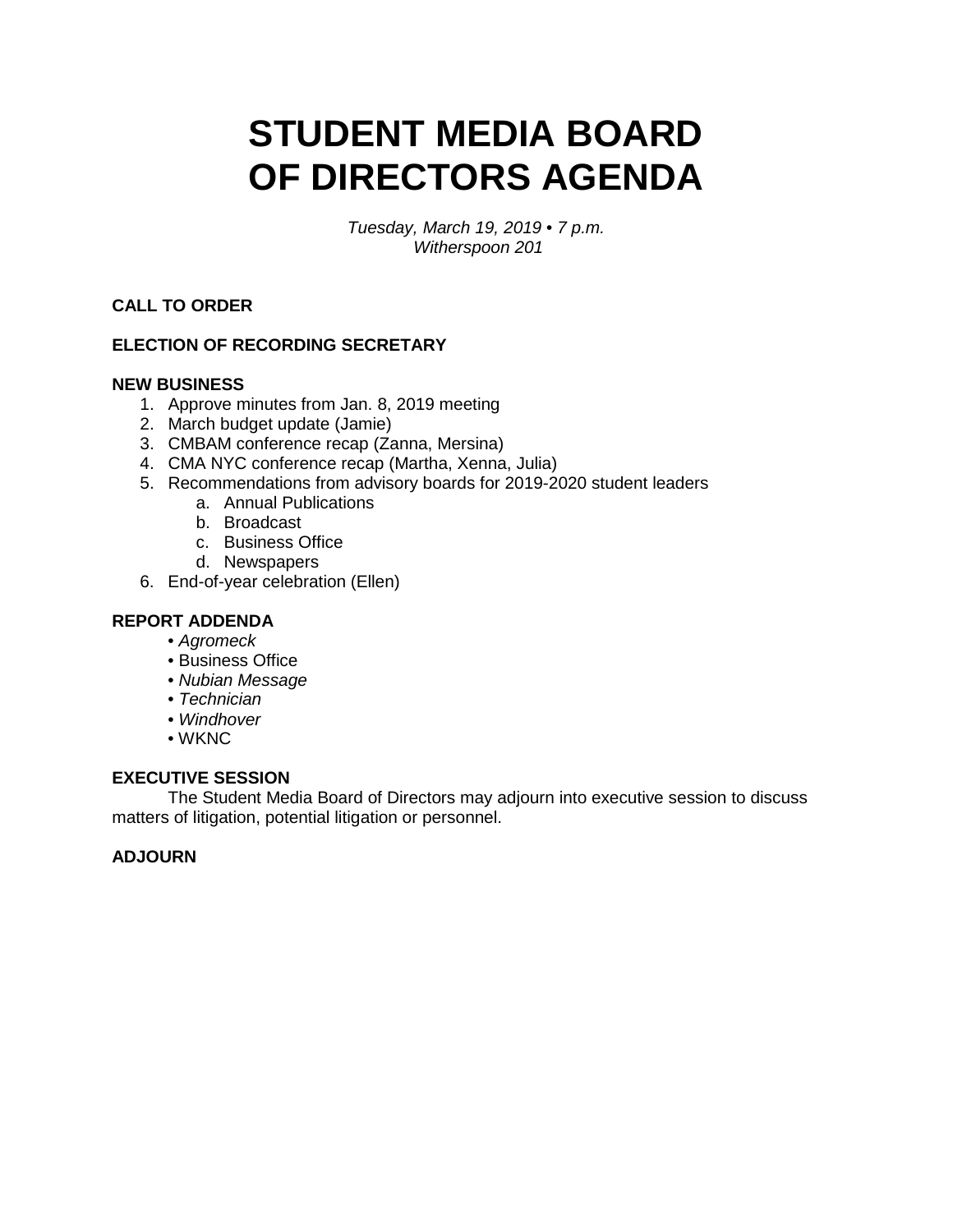### **NC State Student Media Board of Directors January 2019 meeting minutes**

#### **Tuesday, January 8, 2019 • 7 p.m. Room 3222 Talley Student Union**

 Members present: Dean Phillips, Arianna Hinton, Sam McRee, Marie Smith, Robbie Williams, Tyler Dukes, Patrick Neal, Katie Tart, Xenna Smith, Keilah Davis, Jonathan Carter, Jules Conlon, Mersina Boynton

Staff and others present: Martha Collins, Ellen Meder, Jamie Lynn Gilbert

Absent: Tania Allen, Adam Skrecz, Lilly Neal, Zanna Swann

#### **CALL TO ORDER, APPOINTMENT OF RECORDING SECRETARY, ELECTION OF VICE-CHAIR**

Patrick Neal called the meeting to order at 7:03 p.m. in the absence of board chair Adam Skrecz, and Mersina Boynton volunteered to serve as recording secretary. Patrick noted that board vicechair Darian Blakey had graduated in December. That being the case, he opened the floor for nominations for the post, and Xenna Smith offered to serve. There being no other nominations, Dean Phillips moved to close the nominations, with Tyler Dukes seconding the motion. The board unanimously approved Xenna's appointment as vice-chair, and she immediately assumed control of the meeting.

#### **APPROVAL OF NOVEMBER MEETING NOTES**

 Xenna moved that the notes from the Nov. 13, 2018 be approved. Tyler seconded the motion, which passed unanimously.

#### **JANUARY BUDGET UPDATE**

 Jamie Lynn Gilbert gave the January budget update, noting that it represented the halfway point in the year. She noted the following:

- • Overall payroll is on target at 45 percent.
- • Agromeck had not yet received word about its advertising revenue from the outside vendor who sells for the yearbook, so that revenue is not reflected in the January budget update. Payroll for the yearbook is on target at 45 percent.
- The Nubian hasn't booked any additional income since the last budget report, though at 89 percent, it is still looking good for the year. Payroll at the Nubian is on target at 45 percent.
- Technician is at 53% of its income goal for the year, which is excellent. Payroll is at 55 percent, a bit above where it should be, but Jamie said it was not a matter of serious concern at this point in the year. She also noted that travel had decreased by \$500 in December, apparently from an extra room charge getting reversed.
- At WKNC, Jamie noted that payroll is looking good at 46 percent. She also noted that the station would go slightly over budget in fixed charges due to unforeseen expenses related to the rollout of the HD-2 channel, but she also noted that the overage would likely be offset by underspending on travel.
- In General Administration, Jamie said Student Media had booked about \$1,000 in revenue from photo booth rentals. Otherwise, she said, expenditures looked to be in line with expectations.

#### **WKNC HD-2 UPDATE**

 WKNC HD-1 and HD-2 would essentially be flipped – HD-1 would play indie rock during the day Jamie said that WKNC HD-2 was up and running, though at the moment it was playing the same programming as the HD-1 channel, making it something of a "soft launch." She said that the station would begin opening it to DJs once WKNC's consulting engineer reconfigured the system to allow different programming than HD-1. Once that happened, Jamie said the schedules of and chainsaw/hip-hop/electronic music at night, and HD-2 would play chainsaw/hiphop/electronic music during the day and indie rock at night.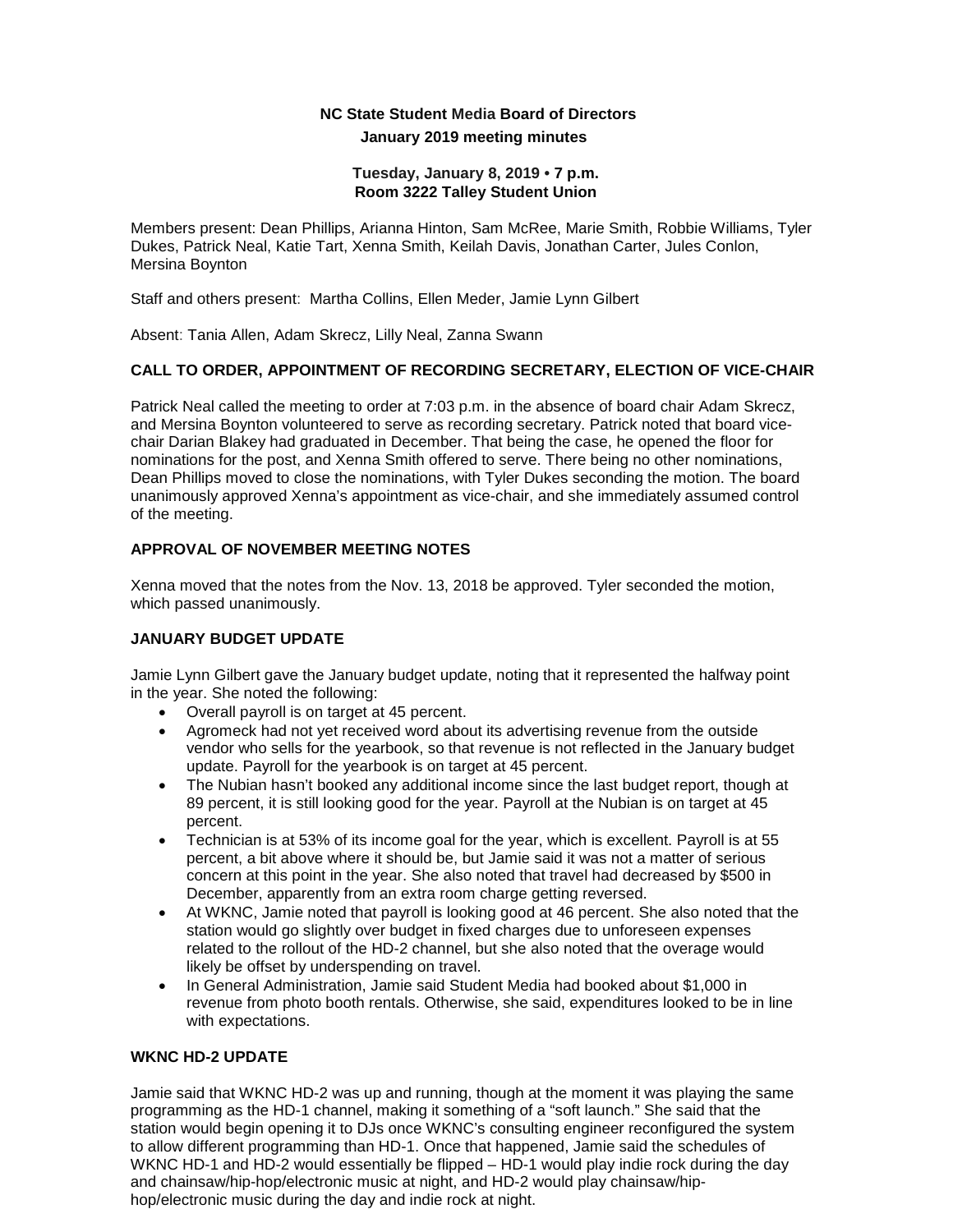#### **CALL FOR LEADERS AND ADVISORY BOARD APPOINTMENTS**

 package. He reminded the student leaders that applicants who had below a 2.5 GPA and/or had Patrick said he sent out calls for 2019-2020 leaders shortly before Winter Break and that copies of the call for leaders and a memo concerning applications were included in the meeting active actions against them at the Office of Student Conduct would not be eligible to serve as organization heads. He urged them to remind potential applicants of those points, as noncompliant applicants created an awkward situation for everyone involved.

 followed as to whether it was appropriate for current leaders to share their application packages from last year with this year's applicants. Martha Collins said that in the past, she had understood In response to a question from Jonathan Carter, Patrick said that he was in possession of many years' worth of past applications and that they were available for review. Some discussion that current leaders shouldn't share their application packages with those they supervise now, but both Jamie and Ellen Meder said they didn't see any issue with the practice and encouraged their leaders to share the packages if they wished. In the end, Patrick suggested that the question be left up to the organizations' individual discretion.

 of current advisory board members and full board members who were not yet assigned to an advisory board. (That list is attached and made part of these minutes by reference.) Marie Smith serve on the Annual Publications Advisory Board. Patrick said he would reach out to Adam to see Patrick said that the full board would not have a regularly scheduled February meeting to allow the four advisory boards to meet and interview candidates. With that in mind, he distributed a list said that she would serve on the Business Office Advisory Board and Arianna Hinton agreed to which board he would like to be a part of.

#### **WINDHOVER/DOUG'S OFFICE**

 Business Office to Watauga Hall, and that Windhover would be moving into that space. He said a Patrick said IT Manager Doug Flowers would soon move out of his space in the Student technician from the DASA Tech team would be moving into Windhover's old office. Patrick said Doug would continue to serve as Student Media's Strategic Lead for technology and would still be on call for Student Media's specialized technical needs like the radio station and the photo box. Otherwise, he said students and staff should still submit standard desktop support request via DASA Tech's help desk email address.

#### **SCIENCE JOURNALISM EXPLORATORY COMMITTEE**

 school, and that most of the school's resources were devoted to the sciences and engineering, it includes board member Tyler Dukes, Nubian editor Keilah Davis, Marissa Jerden from WKNC, plans, and that he didn't know if Student Media would be able to implement all of those ideas, but Patrick said that for some months he had been contemplating a student science journalism fellowship program housed in Student Media. He said that given that NC State was a STEM seemed training student journalists to explain that research and its societal implications was a natural fit for the program – especially since no other school in the Southeast has a program exactly like the one being considered. To explore the idea further, Patrick said he had convened a small exploratory committee of faculty, staff and students; membership on the committee Jean Goodwin from Communications, Cat Warren from English, Chris Ashwell from Undergraduate Student Research and Julie Casani from Student Health. He said the group had met once on Nov. 13 to discuss the program generally, and that notes from that meeting were included in the board's meeting packet. Patrick said the group had outlined some ambitious he said he was seeking to identify what an "ideal" program would look like and then proceed from that point. He said the exploratory group was set to meet again on Jan. 25 at 3:30 p.m. to focus on exactly what a "program year" would entail, and he encouraged any board members or student staff members who were interested to attend if they wished.

Ellen Meder asked where work produced as part of the fellowship program would be published. Patrick and Tyler said that pitching and selling pieces was a central topic of conversation at the Nov. 13 meeting. They told Ellen that the group had primarily discussed pitches geared toward larger, national outlets, but Patrick acknowledged that not giving the outlets at Student Media a right of first refusal did seem counter-intuitive; Tyler said he could see both on-campus and off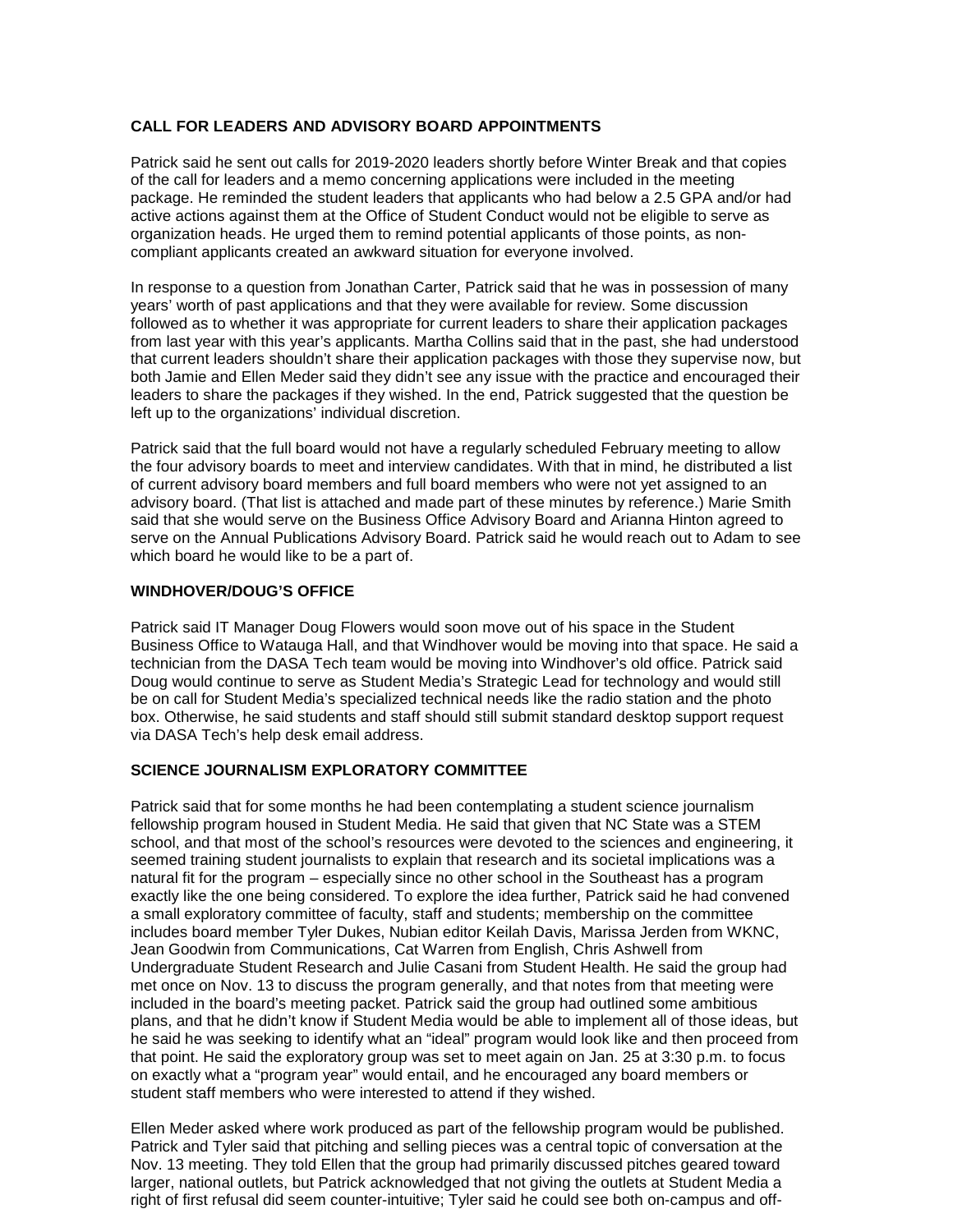campus publications publishing work produced as part of the initiative.

#### **ARCHIVE ROOM PROJECT UPDATE**

 for the project. He asked the student leaders to bear with him a bit longer with regard to storing Patrick said he had reached out to the firm renovating the archive room, and that he knew that it had been assigned a project manager and a project number, but he hadn't heard a specific date archive room materials until the work was completed.

#### **OPEN HOUSE**

 said that date was chosen in part to dovetail with WKNC's interest meeting, which would follow Patrick reminded the students gathered of Student Media's spring open house, which was to be held the day after the meeting (Wednesday, Jan. 9) at the organizations' offices from 4-6 p.m. He the Open House at 6 p.m. He reminded everyone that the beginning of the spring semester was Student Media's second-most-important recruitment period of the year, and he asked everyone to ensure that their offices were clean and ready for visitors, and that outlet staff be on hand to welcome potential members and answer any questions they have.

#### **REPORT ADDENDA**

 Katie Tart said Agromeck's book sales had increased to 47 books sold so far, or about \$3,600. She said 145 more books had been sold as part of Agromeck's partnership with Balfour's ring division.

#### **ADJOURN**

 There being no need for an executive session, Dean moved to adjourn, with Tyler seconding the motion, which passed unanimously. The meeting was adjourned at 7:42 p.m.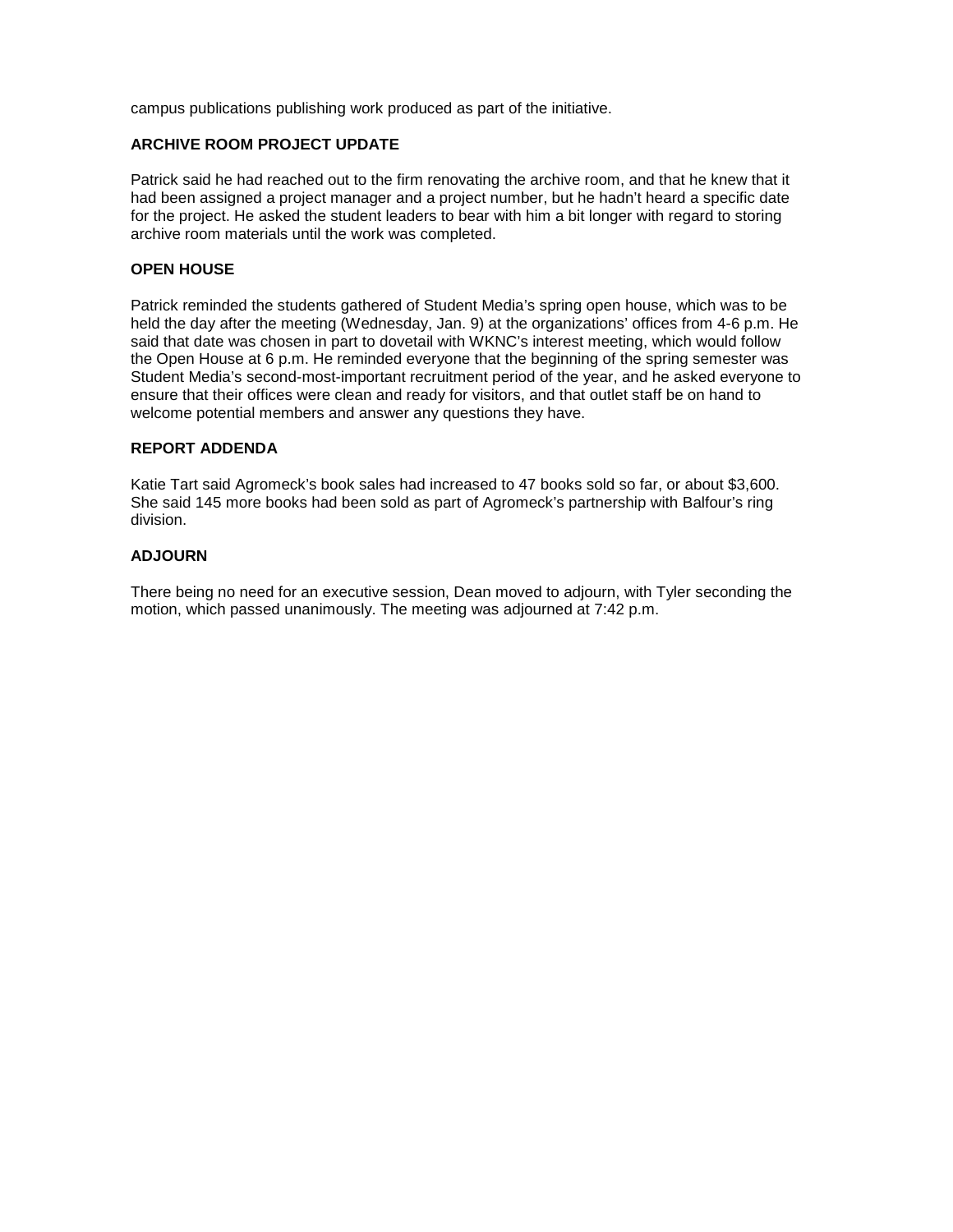NC State Student Media advisory boards membership and prospective members as of Jan. 8, 2019

#### **Annual Publications**

Liz Moomey Alanna Howard Lilly Neal Tania Allen Katie Tart Xenna Smith Martha Collins 

#### **Broadcast**

 Jamie Lynn Gilbert Joe Ovies Kelly McCullen Kate VanVorst Dean Phillips Sam McRee Haven Penn Jules Conlon 

#### **Business Office**

 Kellie Brys LeBlanc Robbie Williams Chanon Smith Amy Callahan Mark Tate Zanna Swann 

#### **Newspapers**

Josh Hyatt Cory Smith Nancy Wykle Ben McNeely Tyler Dukes Toni Thorpe Paul Isom Megan Ellisor Jonathan Carter Keilah Davis Ellen Meder

 **Unassigned board members:** Adam Skrzecz, Marie Smith, Arianna Hinton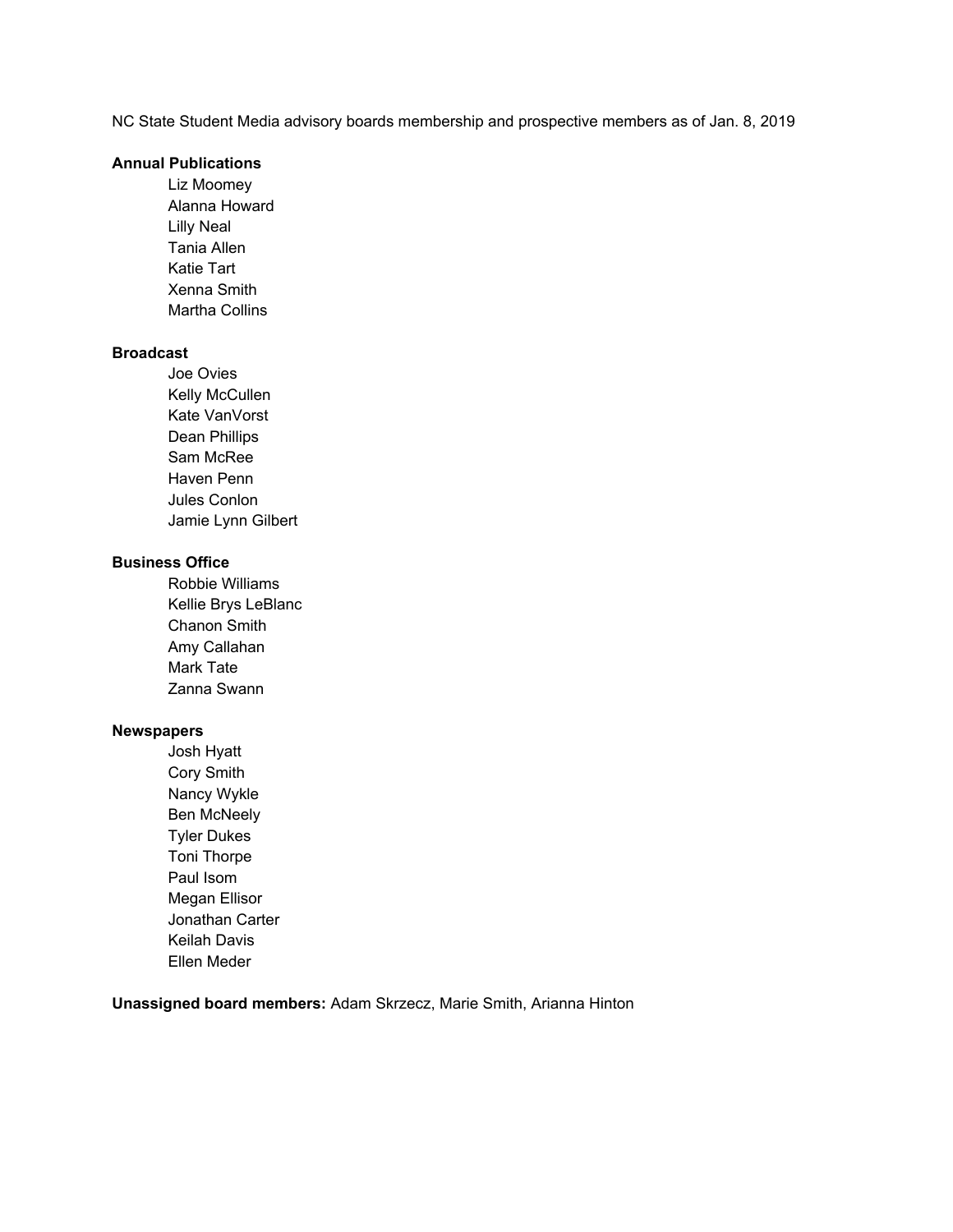## STUDENT MEDIA BUDGET V. ACTUAL

PERCENT THROUGH FISCAL YEAR: 67%

DATE: March 1, 2019

| OVERALL         |            |    |            |         |  |  |  |  |
|-----------------|------------|----|------------|---------|--|--|--|--|
|                 | Budget     |    | Actual     | Percent |  |  |  |  |
|                 |            |    |            |         |  |  |  |  |
| \$              | 660,500.00 | \$ | 396.114.62 | 60%     |  |  |  |  |
| \$              | 20.714.00  | \$ | 14,181.22  | 68%     |  |  |  |  |
| \$              | 33,490.00  | \$ | 25,405.68  | 76%     |  |  |  |  |
| \$              | 59,900.00  | \$ | 49,951.00  | 83%     |  |  |  |  |
| \$              | 121,911.00 | \$ | 46.301.61  | 38%     |  |  |  |  |
| \$              | 20,685.00  | \$ | 12,517.00  | 61%     |  |  |  |  |
| \$              | 5,000.00   | \$ | 1,000.00   | 20%     |  |  |  |  |
| \$              | 42,000.00  | \$ | 42.598.63  | 101%    |  |  |  |  |
| $\overline{\$}$ | 964,200.00 | \$ | 588.069.76 | 61%     |  |  |  |  |
|                 |            |    |            |         |  |  |  |  |
| \$              | 187,100.00 | \$ | 97,582.19  | 52%     |  |  |  |  |
| \$              | 777,100.00 | \$ | 756,155.22 | 97%     |  |  |  |  |
| \$              |            | \$ | 1,599.68   |         |  |  |  |  |
| \$              |            | \$ | 415.95     |         |  |  |  |  |
| \$              | 964,200.00 | \$ | 854,921.14 | 89%     |  |  |  |  |
|                 |            |    |            |         |  |  |  |  |

| 056                   |                          |                          |                         | <b>AGROMECK</b>       |         | 058                     |                                 |                |               | <b>WINDHOVER</b>     |         |                         |                       |                         | OVERALL |
|-----------------------|--------------------------|--------------------------|-------------------------|-----------------------|---------|-------------------------|---------------------------------|----------------|---------------|----------------------|---------|-------------------------|-----------------------|-------------------------|---------|
|                       |                          | <b>Budget</b>            |                         | Actual                | Percent |                         |                                 | <b>Budget</b>  |               | Actual               | Percent |                         | <b>Budget</b>         |                         | Actual  |
|                       |                          |                          |                         |                       |         |                         |                                 |                |               |                      |         |                         |                       |                         |         |
| Payroll               |                          | 28,000.00                | -\$                     | 14,857.91             | 53%     | Payroll                 |                                 | 5,700.00 \$    |               | 1,632.16             | 29%     | Payroll                 | 660,500.00 \$         |                         | 396,11  |
| Supplies              |                          | 700.00                   | -\$                     | $\sim$                | 0%      | Supplies                | \$                              | 750.00 \$      |               | 391.30               | 52%     | Supplies                | 20,714.00 \$          |                         | 14,18   |
| Leadership develop.   |                          | 4,750.00                 | -\$                     | 2,870.57              | 60%     | Leadership develop.     | \$                              | $1,170.00$ \$  |               | 1,899.50             | 162%    | Leadership develop.     | \$<br>33,490.00 \$    |                         | 25,40   |
| Admin service charges |                          | 4,000.00                 | -\$                     | 3,338.00              | 83%     | Admin service charges   | \$                              | 1,300.00       | $\sqrt{3}$    | 991.00               | 76%     | Admin service charges   | \$<br>59,900.00 \$    |                         | 49,95   |
| Current services      |                          | 27,096.00                | -\$                     | 120.65                | 0%      | Current services        | \$                              | 12,350.00 \$   |               | 8.89                 | 0%      | Current services        | 121,911.00 \$         |                         | 46,30   |
| <b>Fixed charges</b>  |                          | 955.00                   | - \$                    | 782.93                | 82%     | Fixed charges           | \$                              | 425.00 \$      |               | 25.00                | 6%      | Fixed charges           | 20,685.00 \$          |                         | 12,51   |
| <b>TOTAL</b>          | \$                       | 65,501.00                | $\sqrt{3}$              | 21,970.06             | 34%     | <b>TOTAL</b>            |                                 | 21,695.00 \$   |               | 4,947.85             | 23%     |                         | $5,000.00$ \$         |                         | 1,00    |
|                       |                          |                          |                         |                       |         |                         | \$                              |                |               |                      |         | Contracted services     | 42,000.00 \$          |                         | 42,59   |
|                       |                          |                          |                         |                       |         |                         |                                 |                |               |                      |         | Capital outlay          |                       |                         |         |
| Non-fee income        |                          | 24,000.00 \$             |                         | 469.00                | 2%      | Non-fee income          | \$                              |                | \$            |                      |         | <b>TOTAL EXPENSES</b>   | \$<br>$964,200.00$ \$ |                         | 588,06  |
| Fee income            |                          | 41,501.00                | -\$                     | 40,382.44             | 5.34%   | Fee income              |                                 | 21,695.00      | \$            | 21,110.27            | 2.79%   |                         |                       |                         |         |
| <b>TOTAL</b>          | \$                       | $65, 501.00$ \$          |                         | 40,851.44             | 62%     | <b>TOTAL</b>            | \$                              | 21,695.00      | $\mathsf{\$}$ | 21,110.27            | 97%     | Non-fee income          | 187,100.00 \$         |                         | 97,58   |
| Profit/Loss           | \$                       |                          |                         |                       |         | Profit/Loss             | \$                              |                |               |                      |         | Fee income              | 777,100.00 \$         |                         | 756,15  |
|                       |                          |                          |                         |                       |         |                         |                                 |                |               |                      |         | Interest income         |                       | -\$                     | 1,59    |
| 061                   |                          |                          |                         | <b>NUBIAN MESSAGE</b> |         | 059                     |                                 |                |               | <b>WKNC</b>          |         | Food purchases          | \$                    | \$                      | 41      |
|                       |                          | <b>Budget</b>            |                         | Actual                | Percent |                         |                                 | <b>Budget</b>  |               | Actual               | Percent | <b>TOTAL INCOME</b>     | \$<br>964,200.00      | $\sqrt[6]{\frac{1}{2}}$ | 854,92  |
|                       |                          |                          |                         |                       |         |                         |                                 |                |               |                      |         |                         |                       |                         |         |
| Payroll               | \$                       | 6,800.00                 | -\$                     | 4,424.32              | 65%     | Payroll                 |                                 | 54,000.00 \$   |               | 30,040.43            | 56%     | Net Profit/Loss         | \$                    |                         |         |
| Supplies              | £.                       | 200.00                   | $\sqrt{3}$              | 66.95                 | 33%     | <b>Supplies</b>         | \$                              | $2,600.00$ \$  |               | 783.02               | 30%     |                         |                       |                         |         |
| Leadership develop.   |                          | 2,175.00                 | -\$                     | 1,842.75              | 85%     | Leadership develop.     | \$                              | 5,290.00 \$    |               | 2,745.66             | 52%     |                         |                       |                         |         |
| Admin service charges | \$                       | 1,200.00                 | $\sqrt{3}$              | 996.00                | 83%     | Admin service charges   | \$                              | 5,100.00 \$    |               | 3,884.00             | 76%     | <b>Enhancement Fund</b> | \$<br>315.51          |                         |         |
| Current services      | \$                       | 8,091.00                 | -\$                     | 6,291.19              | 78%     | <b>Current services</b> | \$                              | 7,430.00 \$    |               | 4,581.52             | 62%     |                         |                       |                         |         |
| Fixed charges         | <sup>\$</sup>            | 640.00                   | $\sqrt{3}$              | 404.00                | 63%     | Fixed charges           |                                 | 4,850.00 \$    |               | 6,069.00             | 125%    |                         |                       |                         |         |
| <b>TOTAL</b>          | $\overline{\mathcal{E}}$ | 19,106.00                | $\sqrt{3}$              | 14,025.21             | 73%     | Contracted services     | \$                              | $1,000.00$ \$  |               |                      | 0%      |                         |                       |                         |         |
|                       |                          |                          |                         |                       |         | <b>TOTAL</b>            | \$                              | 80,270.00 \$   |               | 48,103.63            | 60%     |                         |                       |                         |         |
|                       |                          |                          |                         |                       |         |                         |                                 |                |               |                      |         |                         |                       |                         |         |
|                       |                          |                          |                         |                       |         |                         |                                 |                |               |                      |         |                         |                       |                         |         |
| Non-fee income        | \$                       | 1,000.00                 | - \$                    | 1,414.28              | 141%    | Non-fee income          | S                               | 43,300.00 \$   |               | 18,860.00            | 44%     |                         |                       |                         |         |
| Fee income            | \$                       | 18,106.00                | $\sqrt{3}$              | 17,618.00             | 2.33%   | Fee income              | \$                              | 36,970.00 \$   |               | 35,973.57            | 4.76%   |                         |                       |                         |         |
| <b>TOTAL</b>          | \$                       | 19,106.00                | $\sqrt{3}$              | 19,032.28             | 100%    | <b>TOTAL</b>            | \$                              | $80,270.00$ \$ |               | 54,833.57            | 68%     |                         |                       |                         |         |
| Profit/Loss           |                          |                          |                         |                       |         | Profit/Loss             | \$                              |                |               |                      |         |                         |                       |                         |         |
|                       |                          |                          |                         |                       |         |                         |                                 |                |               |                      |         |                         |                       |                         |         |
| 057                   |                          |                          |                         | <b>TECHNICIAN</b>     |         | 060                     |                                 |                |               | <b>GENERAL ADMIN</b> |         |                         |                       |                         |         |
|                       |                          | <b>Budget</b>            |                         | Actual                | Percent |                         |                                 | <b>Budget</b>  |               | Actual               | Percent |                         |                       |                         |         |
|                       |                          |                          |                         |                       |         |                         |                                 |                |               |                      |         |                         |                       |                         |         |
| Payroll               | \$                       | 92,700.00 \$             |                         | 70,004.01             | 76%     | Payroll                 |                                 | 473,300.00 \$  |               | 275, 155. 79         | 58%     |                         |                       |                         |         |
| Supplies              | \$                       | 700.00 \$                |                         | 336.71                | 48%     | <b>Supplies</b>         |                                 | 15,764.00 \$   |               | 12,603.24            | 80%     |                         |                       |                         |         |
| Leadership develop.   |                          | $6,215.00$ \$            |                         | 6,717.90              | 108%    | Leadership develop.     | \$                              | 13,890.00 \$   |               | 9,329.30             | 67%     |                         |                       |                         |         |
| Admin service charges | S.                       | 12,600.00                | - \$                    | 10,414.00             | 83%     | Admin service charges   | \$                              | 35,700.00 \$   |               | 30,328.00            | 85%     |                         |                       |                         |         |
| Current services      | \$                       | 35,220.00                | -\$                     | 20,448.02             | 58%     | Current services        | \$                              | 31,724.00 \$   |               | 14,851.34            | 47%     |                         |                       |                         |         |
| <b>Fixed charges</b>  | \$                       | 7,470.00 \$              |                         | 4,541.07              | 61%     | Fixed charges           | \$                              | $6,345.00$ \$  |               | 695.00               | 11%     |                         |                       |                         |         |
| <b>TOTAL</b>          | \$                       | 154,905.00 \$ 112,461.71 |                         |                       | 73%     | Contracted services     | \$                              | 4,000.00 \$    |               | 1,000.00             | 25%     |                         |                       |                         |         |
|                       |                          |                          |                         |                       |         | Capital outlay          | \$                              | 42,000.00 \$   |               | 42,598.63            | 101%    |                         |                       |                         |         |
|                       |                          |                          |                         |                       |         | <b>TOTAL</b>            | $\frac{1}{2}$                   | 622,723.00 \$  |               | 386,561.30           | 62%     |                         |                       |                         |         |
|                       |                          |                          |                         |                       |         |                         |                                 |                |               |                      |         |                         |                       |                         |         |
| Non-fee income        | \$                       | 97,800.00 \$             |                         | 65,431.33             | 67%     | Non-fee income          |                                 | 21,000.00 \$   |               | 11,407.58            | 54%     |                         |                       |                         |         |
| Fee income            | \$                       | 57,105.00                | $\sqrt[6]{\frac{1}{2}}$ | 55,565.88             | 7.35%   | Fee income              | \$                              | 601,723.00     | - \$          | 585,505.07           | 77.43%  |                         |                       |                         |         |
| <b>TOTAL</b>          | $\sqrt[6]{2}$            | 154,905.00 \$ 120,997.21 |                         |                       | 78%     | <b>TOTAL</b>            | $\overline{\boldsymbol{\zeta}}$ | 622,723.00 \$  |               | 596,912.65           | 96%     |                         |                       |                         |         |
| Profit/Loss           | \$                       |                          |                         |                       |         | Profit/Loss             | \$                              |                |               |                      |         |                         |                       |                         |         |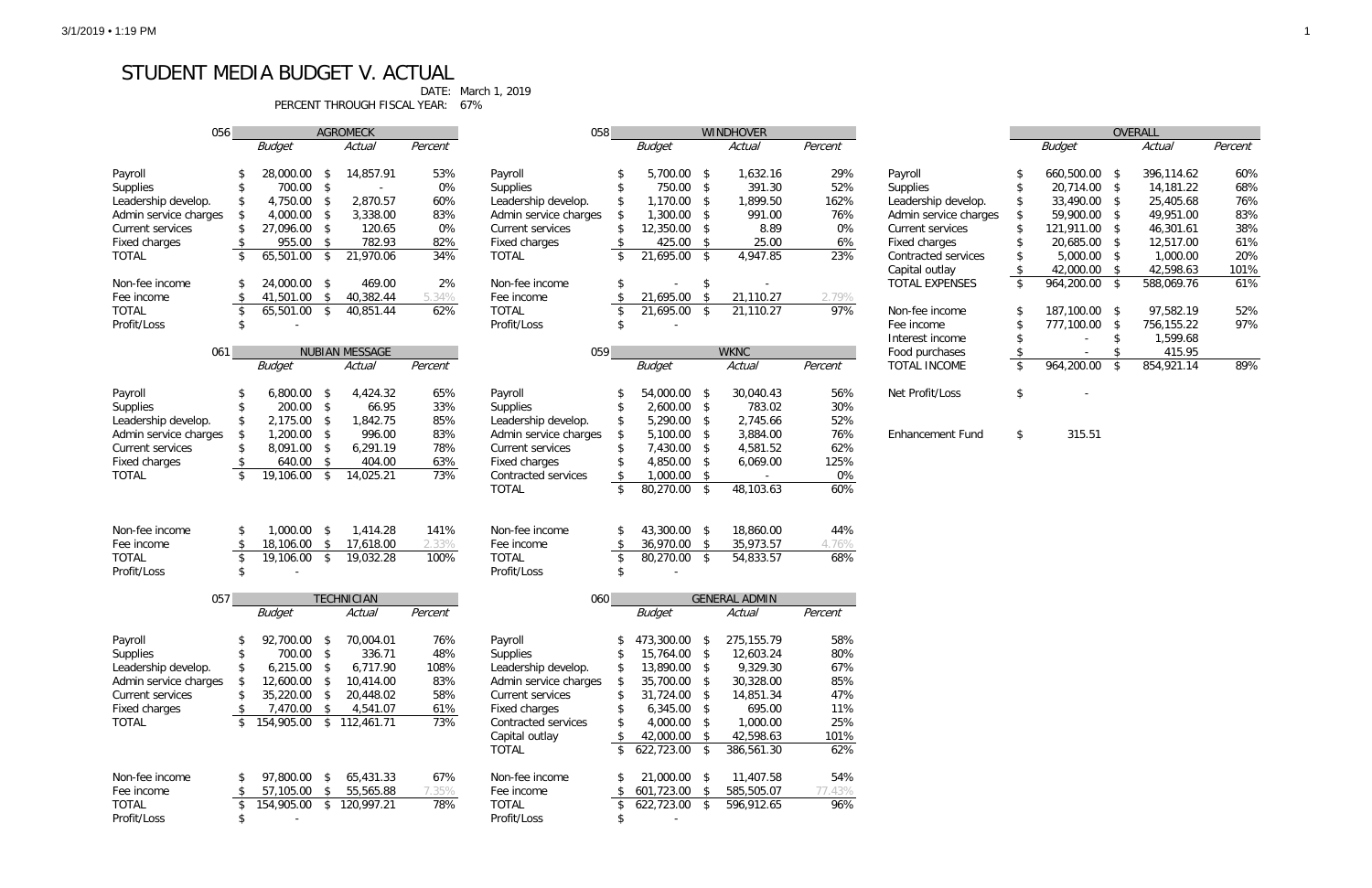# **reports for March 2019 Student Media organization**

## **Agromeck**

*Submitted by Katie Tart, Editor-In-Chief* 

## **Revenue:**

- As of March 6, we have sold 75 books totaling \$5,770.
- As of March 6, as part of our deal with the class ring, 65 more books have been sold with the extended protection plan. (Totaling 207).
- We are tabling at Grad Fair March 26-28 to market to seniors.

## **Expenditures:**

● N/A

## **Personnel:**

- Five of our correspondents have been hired as staff members.
- ● Julia Harrison has applied to be the 2019-2020 Editor-in-Chief.

## **Training:**

• We plan to host a training session with writers led by Madison Earp.

## **Coverage:**

• With this book repeating the months of March, April and May, we are having to come up with new, fresh coverage ideas to not rehash the same events.

## **Technology:**

● N/A

## **Deadlines:**

- We missed our last deadline March 4 by 8 spreads because senior portraits were sent to us late.
- The cover and endsheets were successfully submitted on their deadline of March 5.
- Our next deadline is April 8.

## **Ethics and Legal Issues:**

● N/A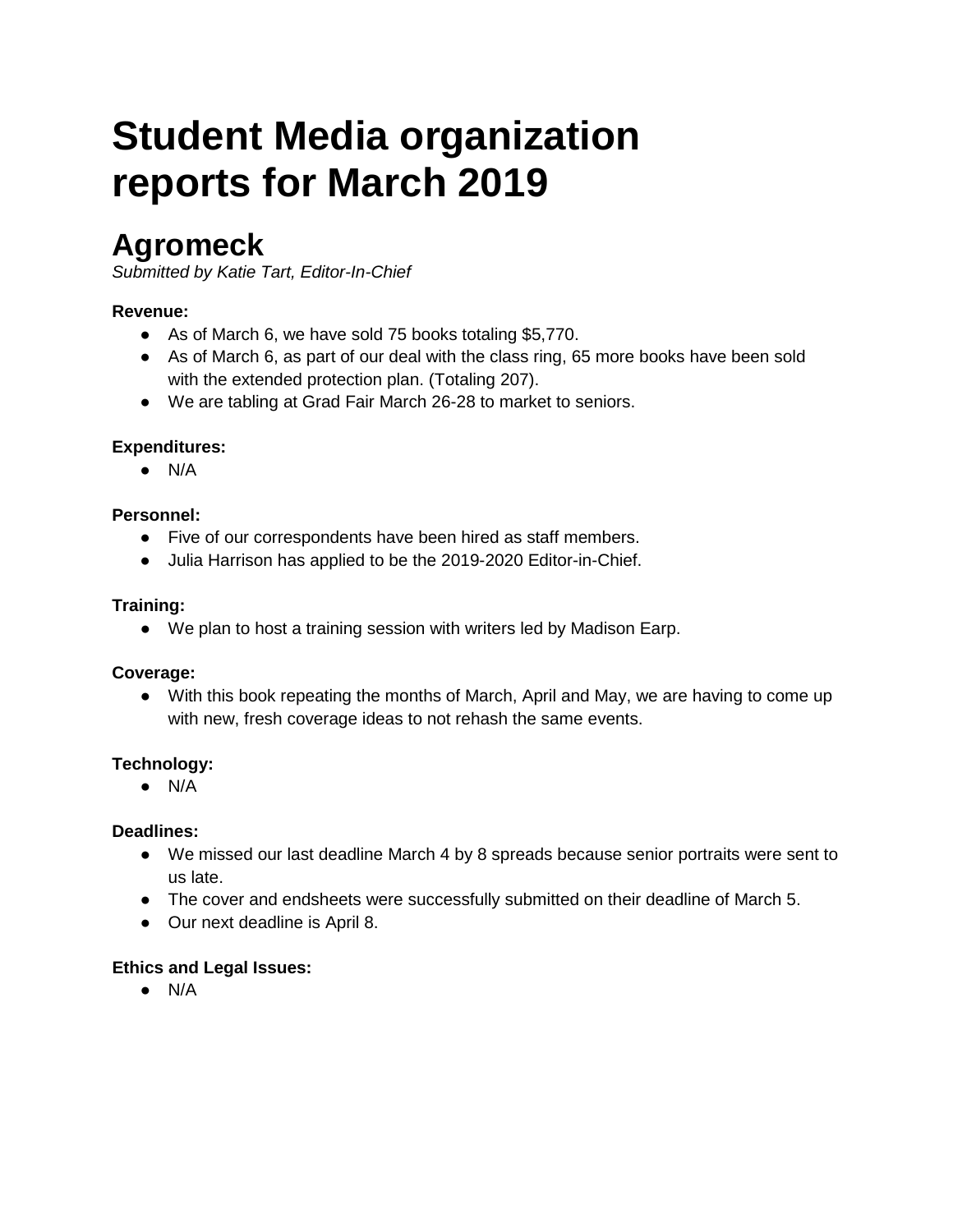## **Student Business and Marketing Office**

*Submitted by Mersina Boynton, General Manager* 

#### **Sales Revenue**

#### *Technician*

 information helps us find out who our demographic is so we can show real do to reach students better on campus. Ad sales are steady. We are working with Ellen to create a readership survey for all outlets. It is being sent to students late March, early April. On the business side, we are hoping this numbers when we pitch advertising. Will also help in brainstorming what we can

#### *Nubian Message*

Nubian Message sales are steady. Nothing new to report.

#### **WKNC**

Nothing new to report.

#### Pack TV

 reaching out to clients again to see if they want to advertise with Pack TV. The As the NC State hockey team advances to the National Championship, we will be opportunity sounds strong and we are currently talking with BJ about prices and prospects.

#### *Roundabout Diversions*

With the ad deadline approaching soon, we have sold a 1⁄4 page for the diversions magazine. We are still pushing to clients. I had a meeting with the sales staff March 4 and reiterated the importance of us selling for these special sections. I emailed Sam, gave him an update March 5, and will continue to keep him in the loop on ad sales.

#### **Personnel**

After speaking with one media consultant multiple times about not making calls or sending emails when in the office, we decided to part ways. Two weeks ago, I hired two new media consultants, Logan Patterson and Lucas Martin, who have sold 3 advertising spots already. I feel confident they will be strong assets to our team.

Zanna, Dora, and I attended CMBAM from Feb 27-March 2. We brought many ideas back that we are looking forward to sharing and implementing.

#### **Deadlines**

 Diversions RoundAbout Magazine – March 8 Readership Surveys – March 25 Pack TV Hockey Tournament advertising – March 21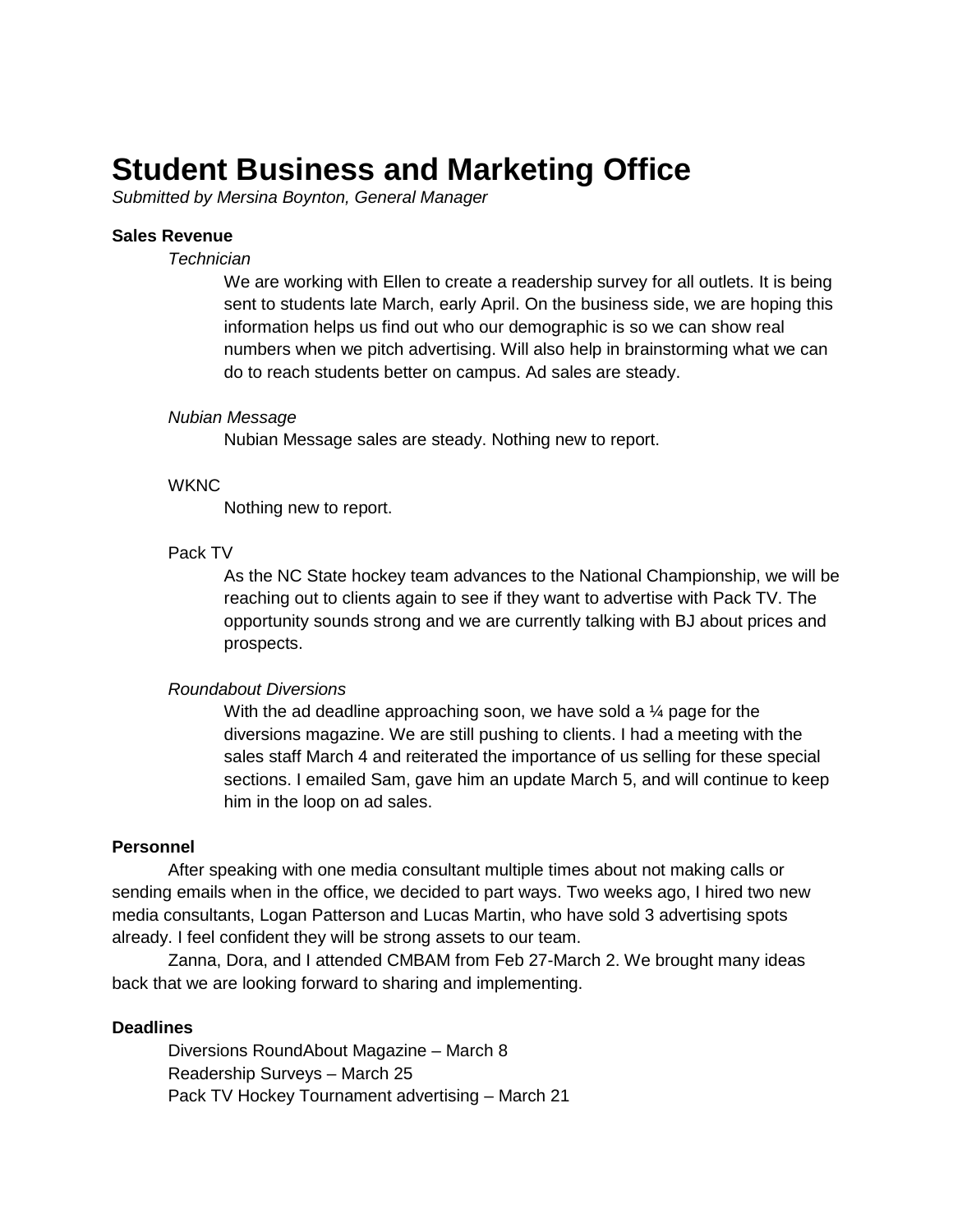## **Nubian Message**

*Submitted by Keilah Davis, Editor-In-Chief* 

## **Personnel**

- ● We recruited new writers and copy editors during our spring semester recruitment push.
- I also created a social media manager position that will continue into the next academic year.
- ● Yesenia Jones applied for 2019-2020 Editor-in-Chief.

## **Training**

● Four members of our staff attended the NC College Media Conference at NC A&T State University in February.

## **Technology**

● We've had many computer issues within the last month but the DASA Tech Services have been helpful. A hard drive crashed but was replaced within a week of the incident.

## **Coverage/Outreach**

● Nubian Message is continuing to partner with student organizations to explain our purpose and discuss how we can best serve them.

## **Deadlines**

• No updates.

## **Ethical Issues**

• No updates.

## **Technician**

*No report submitted as of March 7, 2019* 

## **Windhover**

*Submitted by Xenna Smith, Editor-In-Chief* 

## **Revenue**

No additional revenue, but we have sent an interest into DP Dough in Mission Valley to do a fundraiser in late March/early April for additional release party funds.

## **Expenditures**

 A large sum will be leaving the budget to pay for printing the book and half of the literary editor's stipend has been deposited to her.

## **Personnel**

n/a